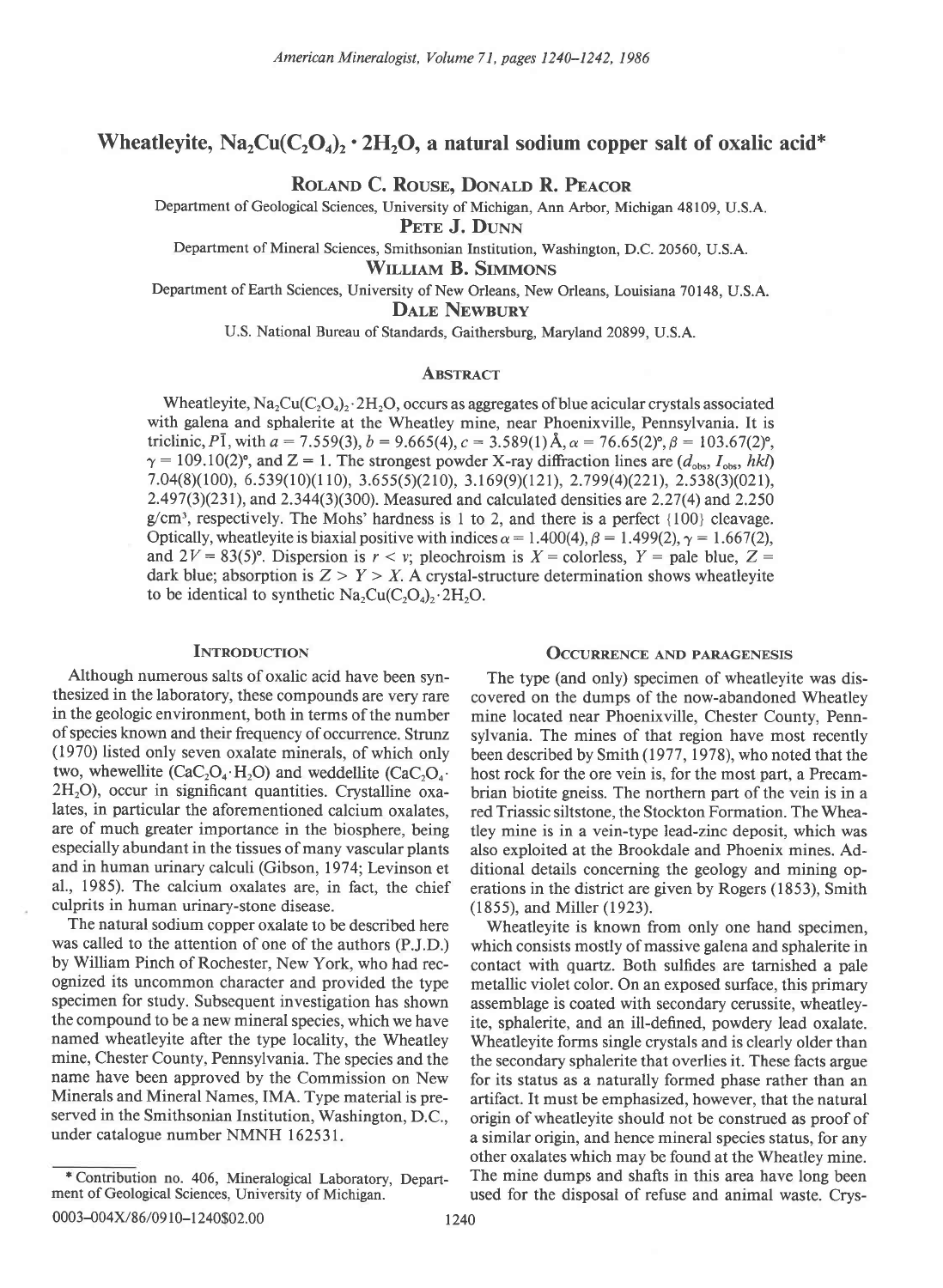talline oxalates and other unusual compounds may conceivably be formed as artifacts by reaction of these materials with mine or ground waters.

#### PHYSICAL AND OPTICAL PROPERTIES

Wheatleyite is bright blue in color and has a light blue streak. The mineral is very brittle, it has a Mohs'hardness of approximately I to 2, and the luster is vitreous on both fracture and cleavage surfaces. There is a perfect cleavage on {100} and two lesser cleavages of unknown orientation. The latter were observed only with the polarizing microscope under oil immersion. The density, measured with heavy-liquid techniques, is  $2.27(4)$  g/cm<sup>3</sup>, which agrees well with the calculated value of  $2.250$  g/cm<sup>3</sup>. Wheatleyite is soluble in water.

Optically, wheatleyite is biaxial positive with  $2V =$ 83(5)°. The indices of refraction are  $\alpha = 1.400(4)$ ,  $\beta =$ 1.499(2), and  $\gamma = 1.667(2)$  in sodium light. Dispersion is moderate  $r < v$ . One optic axis is approximately normal to the plane of the {100} cleavage. Wheatleyite is pleochroic with  $X =$  colorless,  $Y =$  very pale blue, and  $Z =$ intense dark blue. Absorption is  $Z > Y > X$ . The compatibility index,  $1 - (K_p/K_c)$ , is 0.051. There is no discernible fluorescence in ultraviolet radiation.

### **CHEMISTRY**

Wheatleyite was chemically analyzed using an ARL-SEMQ electron microprobe operated at 15 kV and a sample current of 0.025  $\mu$ A. The mineral had a marked tendency to decompose under the electron beam, but the very small amount of material available for analysis necessitated the use of the microprobe technique. A wavelength-dispersive scan indicated the absence of any elements of atomic number greater than 8, other than Na and Cu. A partial quantitative analysis, performed using cuprite (for Cu) and maricite (for Na) as standards, yielded the approximate concentrations  $27\%$  CuO and  $20\%$  Na<sub>2</sub>O. For a qualitative determination of the light elements, the mineral was analyzed with the ion microprobe, which revealed the presence of C, O, and H in addition to Na and Cu. Using these data and the results of the crystal-structure analysis, it was possible to fix the formula of wheatleyite at  $Na_2Cu(C_2O_4)$ , 2H<sub>2</sub>O. This corresponds to the composition CuO 24.73, Na<sub>2</sub>O 19.27, C<sub>2</sub>O<sub>3</sub> 44.79, and H<sub>2</sub>O 11.21%. Considering the unfavorable analytical conditions, the analytical values for CuO and  $Na<sub>2</sub>O$  are in remarkably good agreement with the calculated ones. The presence of the oxalate ion in wheatleyite was verified by a qualitative chemical test, involving solution in HCI followed by addition of CaCl, and precipitation of weddellite with NH4OH. The precipitate was identified by powder X-ray diffraction.

### **CRYSTALLOGRAPHY**

Wheatleyite forms aggregates of thin acicular crystals, individual crystals being up to 2 mm in length. Study by the Weissenberg, precession, and oscillating crystal methods proved it to be triclinic, P1 or P1, with  $a = 7.559(3)$ ,

Table 1. Powder X-ray diffraction data

| I              | $d_{\text{obs}}$ | $d_{\rm calc}$ | hkl              | I       | $d_{obs}$ | $d_{\rm calc}$ | hkl         |
|----------------|------------------|----------------|------------------|---------|-----------|----------------|-------------|
| 8              | 7.045            | 7.033          | 100              | 1       | 2.240     | 2.240          | 211         |
| 10             | 6.539            | 6.531          | 110              | < 1     | 2.193     | 2.193          | 141         |
| 2              | 4.904            | 4.899          | 110              | 2       | 2.178     | 2.177          | 330         |
| $\ddagger$     | 4.414            | 4.414          | 120              | 2       | 2.132     | 2.133          | 331         |
| 5              | 3.655            | 3.652          | 210              | 1       | 2.107     | 2.107          | 131         |
| 1 <sub>b</sub> | 3.485            | 3.516          | 200              | 1       | 2.059     | 2.061          | 131         |
|                |                  | 3.476          | <b>111</b>       | 1       | 2.013     | 2.014          | 230         |
| $\ll 1$        | 3.406            | 3.407          | 011              | 1       | 1.967     | 1.967          | 221         |
| 9              | 3.169            | 3.165          | 121              | < 1     | 1.955     | 1.957          | 131         |
| $\overline{2}$ | 2.988            | 2.996          | 210              | 3       | 1.879     | 1.879          | $2\bar{3}1$ |
|                |                  | 2.984          | 021              | 1       | 1.866     | 1.870          | 320         |
| $<$ 1          | 2.901            | 2.895          | 101              | $<$ 1   | 1.829     | 1.832          | 250         |
| $\ll 1$        | 2.847            | 2.856          | 111              |         |           | 1.828          | 151         |
| 4              | 2.799            | 2.797          | 221              | $\ll$ 1 | 1.810     | 1.810          | 421         |
| $\overline{2}$ | 2.740            | 2.739          | $1\overline{1}1$ |         |           | 1.808          | 311         |
| $\ll 1$        | 2.700            | 2.700          | 230              | $<$ 1   | 1.796     | 1.796          | 141, 301    |
| $\ll$ 1        | 2.661            | 2.657          | 131              | $\ll$ 1 | 1.774     | 1.774          | 122         |
| 3              | 2.538            | 2.535          | $0\bar{2}1$      | $<$ 1   | 1.753     | 1.754          | 041         |
| 3              | 2.497            | 2.496          | 231              |         |           | 1.751          | 321         |
| $\mathbf{1}$   | 2.475            | 2.475          | 031              | $<$ 1   | 1.740     | 1.742          | 102         |
| 1              | 2.449            | 2.450          | 220              |         |           | 1.738          | 222         |
|                |                  | 2.447          | 310              | $<$ 1   | 1.717     | 1.719          | 002         |
| $\ll 1$        | 2.411            | 2.411          | 121              |         |           | 1.718          | 051         |
| 1              | 2.371            | 2.371          | 211              | < 1     | 1.685     | 1.688          | 240         |
| 3              | 2.344            | 2.344          | 300              | $\ll$ 1 | 1.603     | 1.607          | 112         |
| $<$ 1          | 2.262            | 2.268          | 201              | $\ll$ 1 | 1.581     | 1.582          | 242         |
|                |                  | 2.257          | 321              | $<$ 1   | 1.558     | 1.557          | 112         |
|                |                  |                |                  | $<$ 1   | 1.541     | 1.541          | 241         |

Note: 114.6-mm Gandolfi camera, CuK $\alpha$  radiation, visually estimated  $intensities, b = broadened line. Indeed using the single-crystal intensity$ data.

 $b=9.665(4)$ ,  $c=3.589(1)$  Å,  $\alpha=76.65(2)$ °,  $\beta=$ 103.67(2)°, and  $\gamma = 109.10(2)$ °. The axial ratio a:b:c is  $0.7821:1:0.3713$  and the cell volume is 237.3(2) Å<sup>3</sup>. There is also a body-centered pseudomonoclinic cell having parameters  $a' = 13.5$ ,  $b' = 3.59$ ,  $c' = 10.1$  Å,  $\alpha \sim \gamma \sim 90^{\circ}$ , and  $\beta = 104.6^{\circ}$ . The parameters of the triclinic cell were refined by least-squares from the powder X-ray diffraction data (Table 1). The latter were obtained using a I14.6 mm diameter Gandolfi camera, CuKa radiation, a polycrystalline sample, and NBS silicon  $(a = 5.43088$  Å) as an internal standard. The crystal-structure determination fixed the space group at  $P\bar{1}$  and the number of formula weights per cell at one. Twinning was sometimes observed on the single-crystal diffraction photographs, but the twin law was not determined.

The crystal structure of wheatleyite was solved by Patterson methods and refined to a conventional unweighted residual of 0.080 in space group PI. Attempts to refine the model in Pl symmetry were unsuccessful. Shortly after the present study had commenced the structure of synthetic  $Na_2Cu(C_2O_4)$ ,  $2H_2O$  was described independently by Gleizes et al. (1980) and Chananont et al. (1980). Comparison of their results with ours proves that the natural and synthetic phases are essentially identical, and the reader is therefore referred to the works of these authors for details of the wheatleyite structure.

### **DISCUSSION**

Chemically, wheatleyite is a member of the series  $M_2Cu$ .  $(C_2O_4)_2$  2H<sub>2</sub>O, where M = Cs<sup>+</sup>, NH<sub>4</sub><sup>+</sup>, K<sup>+</sup>, and Na<sup>+</sup>. The